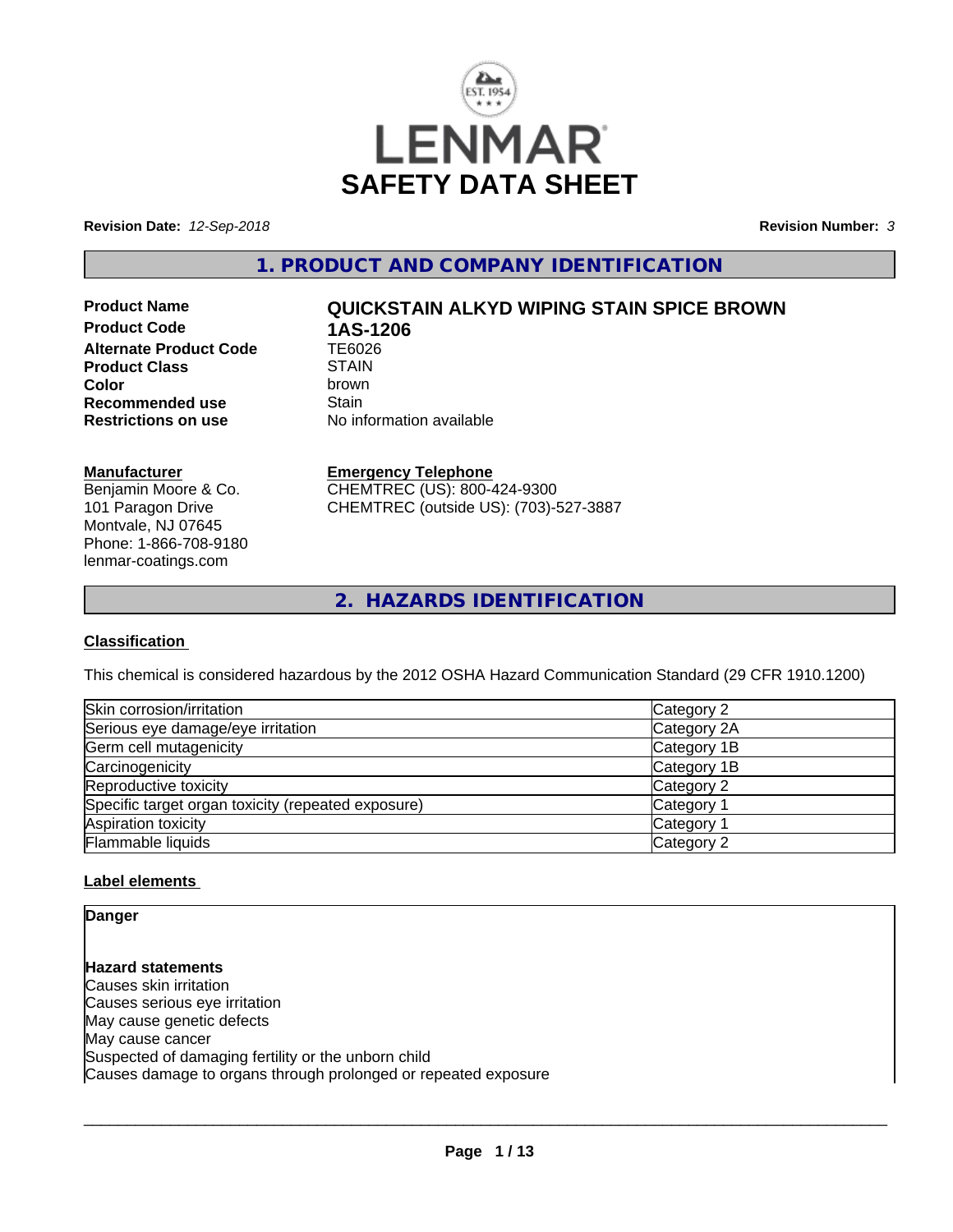May be fatal if swallowed and enters airways Highly flammable liquid and vapor

**Appearance** liquid **Odor in the original of the original of the original of the original of the original of the original of the original of the original of the original of the original of the original of the original of t** 

#### **Precautionary Statements - Prevention**

Obtain special instructions before use Do not handle until all safety precautions have been read and understood Use personal protective equipment as required Wash face, hands and any exposed skin thoroughly after handling Wear eye/face protection Do not breathe dust/fume/gas/mist/vapors/spray Do not eat, drink or smoke when using this product Keep away from heat, hot surfaces, sparks, open flames and other ignition sources. No smoking Keep container tightly closed Ground/bond container and receiving equipment Use explosion-proof electrical/ventilating/lighting/equipment Use only non-sparking tools Take precautionary measures against static discharge

## **Precautionary Statements - Response**

IF exposed or concerned: Get medical advice/attention

#### **Eyes**

IF IN EYES: Rinse cautiously with water for several minutes. Remove contact lenses, if present and easy to do. Continue rinsing

\_\_\_\_\_\_\_\_\_\_\_\_\_\_\_\_\_\_\_\_\_\_\_\_\_\_\_\_\_\_\_\_\_\_\_\_\_\_\_\_\_\_\_\_\_\_\_\_\_\_\_\_\_\_\_\_\_\_\_\_\_\_\_\_\_\_\_\_\_\_\_\_\_\_\_\_\_\_\_\_\_\_\_\_\_\_\_\_\_\_\_\_\_

If eye irritation persists: Get medical advice/attention

#### **Skin**

If skin irritation occurs: Get medical advice/attention

IF ON SKIN (or hair): Remove/Take off immediately all contaminated clothing. Rinse skin with water/shower Wash contaminated clothing before reuse

#### **Ingestion**

IF SWALLOWED: Immediately call a POISON CENTER or doctor/physician Do NOT induce vomiting

#### **Fire**

In case of fire: Use CO2, dry chemical, or foam for extinction

#### **Precautionary Statements - Storage**

Store locked up Store in a well-ventilated place. Keep cool

## **Precautionary Statements - Disposal**

Dispose of contents/container to an approved waste disposal plant

#### **Hazards not otherwise classified (HNOC)**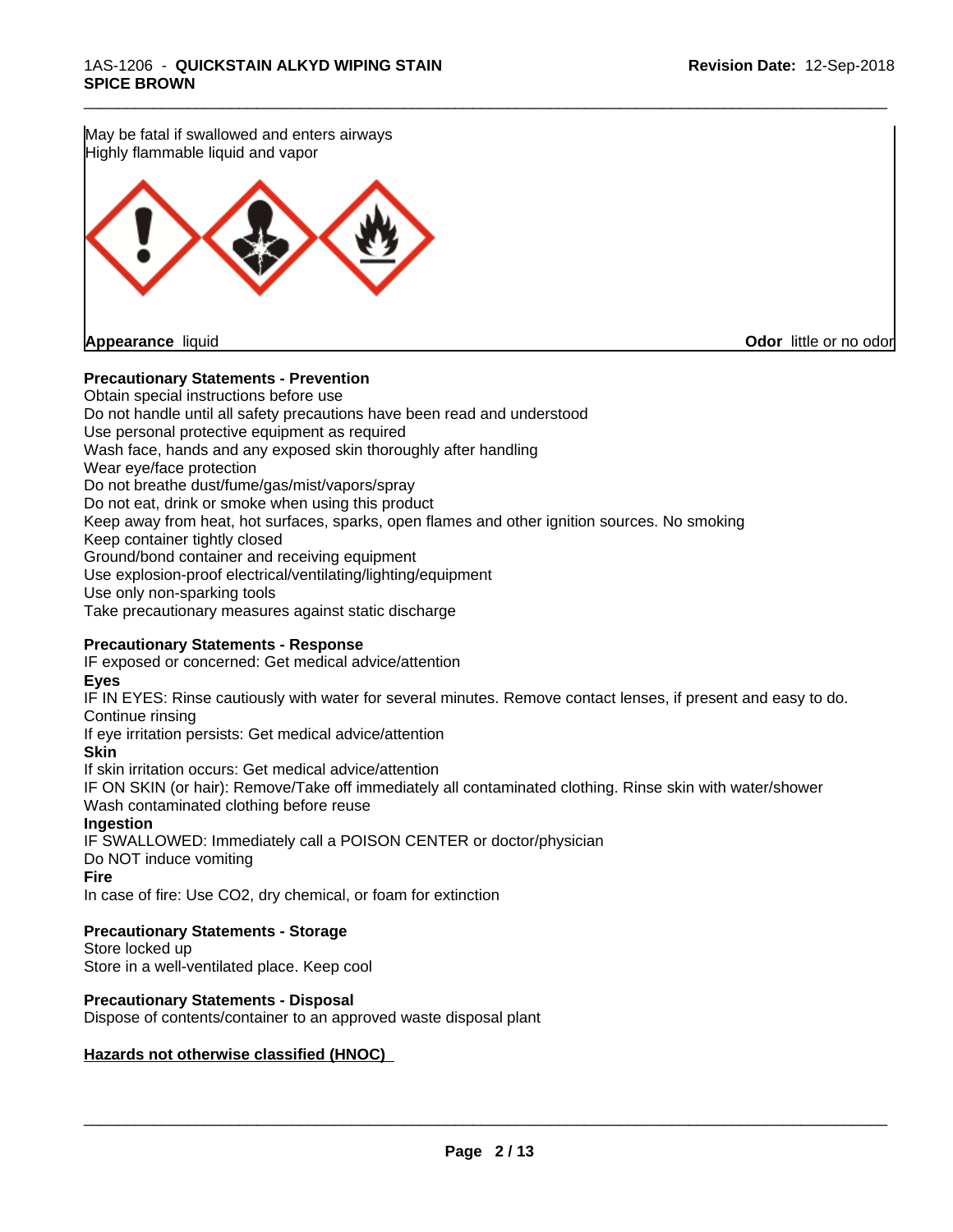Rags, steel wool or waste soaked with this product may spontaneously catch fire if improperly discarded

#### **Other information**

 $2.1$  % of the mixture consists of ingredient(s) of unknown toxicity

## **3. COMPOSITION INFORMATION ON COMPONENTS**

\_\_\_\_\_\_\_\_\_\_\_\_\_\_\_\_\_\_\_\_\_\_\_\_\_\_\_\_\_\_\_\_\_\_\_\_\_\_\_\_\_\_\_\_\_\_\_\_\_\_\_\_\_\_\_\_\_\_\_\_\_\_\_\_\_\_\_\_\_\_\_\_\_\_\_\_\_\_\_\_\_\_\_\_\_\_\_\_\_\_\_\_\_

| <b>Chemical name</b>                        | <b>CAS No.</b> | Weight-% |
|---------------------------------------------|----------------|----------|
| Hydrotreated light naphtha                  | 64742-49-0     | 15       |
| Solvent naphtha (petroleum), heavy aromatic | 64742-94-5     | 10       |
| Distillates, petroleum, hydrotreated light  | 64742-47-8     | 10       |
| Solvent naphtha, petroleum, light aromatic  | 64742-95-6     | 10       |
| n-Butyl acetate                             | 123-86-4       | 10       |
| 2-Butoxyethanol                             | 111-76-2       | 5        |
| VM&P naphtha                                | 64742-89-8     | 5        |
| 1,2,4-Trimethylbenzene                      | $95 - 63 - 6$  | 5        |
| Stoddard solvent                            | 8052-41-3      | 5        |
| Xylene                                      | 1330-20-7      | 5        |
| Naphthalene                                 | $91 - 20 - 3$  |          |
| Ethyl benzene                               | $100 - 41 - 4$ | 0.5      |
| Carbon black                                | 1333-86-4      | 0.5      |
| Octane                                      | 111-65-9       | 0.5      |
| Heptane                                     | 142-82-5       | 0.5      |
| Cumene                                      | 98-82-8        | 0.5      |

# **4. FIRST AID MEASURES**

#### **Description of first aid measures**

| <b>General Advice</b>                            | If symptoms persist, call a physician. Show this safety data sheet to the doctor in<br>attendance.                                                                                                                      |
|--------------------------------------------------|-------------------------------------------------------------------------------------------------------------------------------------------------------------------------------------------------------------------------|
| <b>Eye Contact</b>                               | Immediately flush with plenty of water. After initial flushing, remove any contact<br>lenses and continue flushing for at least 15 minutes. Keep eye wide open while<br>rinsing. If symptoms persist, call a physician. |
| <b>Skin Contact</b>                              | Wash off immediately with soap and plenty of water removing all contaminated<br>clothes and shoes. If skin irritation persists, call a physician.                                                                       |
| <b>Inhalation</b>                                | Move to fresh air. If symptoms persist, call a physician.<br>If not breathing, give artificial respiration. Call a physician immediately.                                                                               |
| Ingestion                                        | Clean mouth with water and afterwards drink plenty of water. Do not induce<br>vomiting without medical advice. Never give anything by mouth to an unconscious<br>person. Consult a physician.                           |
| <b>Protection Of First-Aiders</b>                | Use personal protective equipment.                                                                                                                                                                                      |
| <b>Most Important</b><br><b>Symptoms/Effects</b> | No information available.                                                                                                                                                                                               |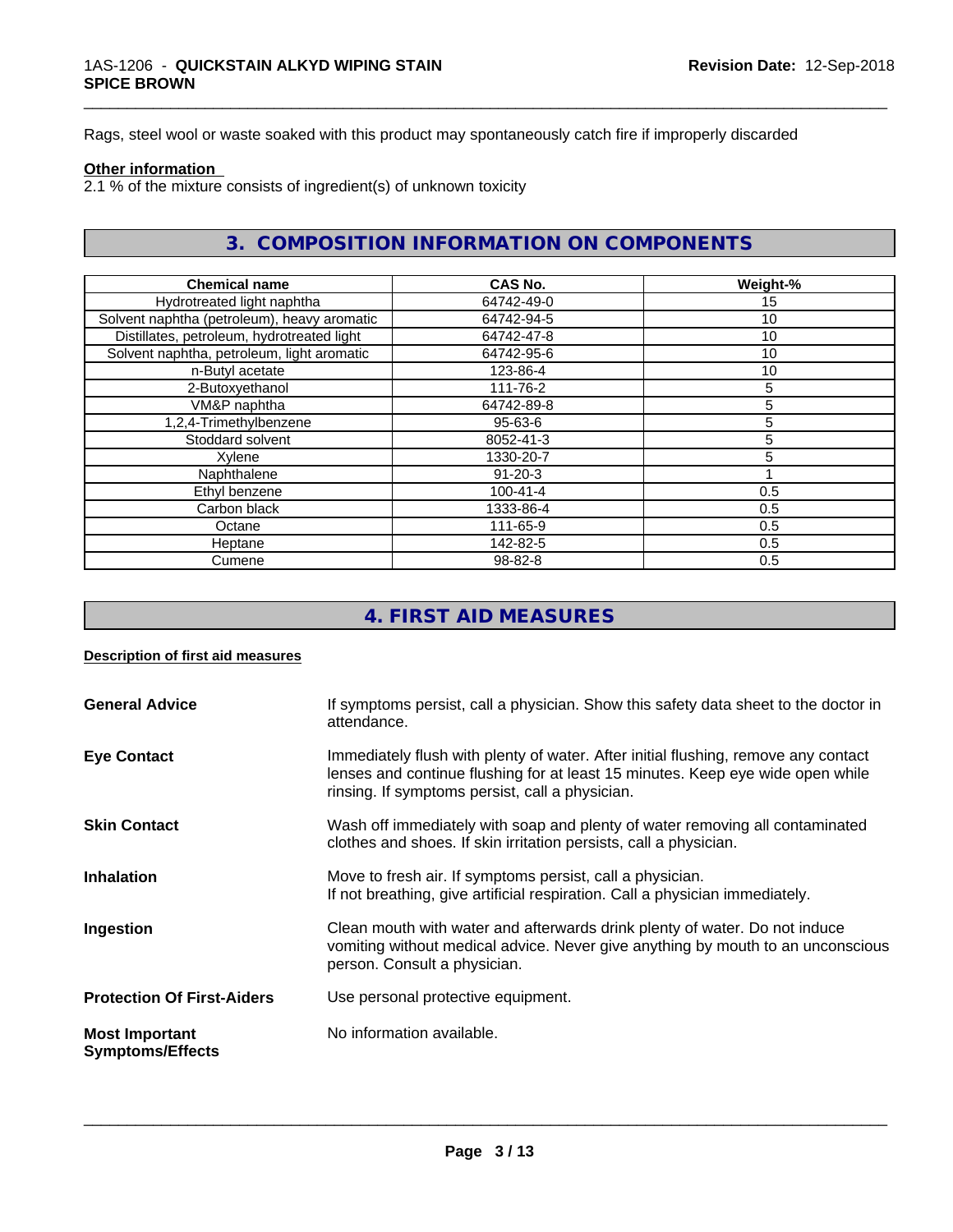|                                          | <b>Notes To Physician</b>                                     | Treat symptomatically. |                                                                                                                                                                                                                                                                                                |                                                                                                                                                        |  |  |
|------------------------------------------|---------------------------------------------------------------|------------------------|------------------------------------------------------------------------------------------------------------------------------------------------------------------------------------------------------------------------------------------------------------------------------------------------|--------------------------------------------------------------------------------------------------------------------------------------------------------|--|--|
| 5. FIRE-FIGHTING MEASURES                |                                                               |                        |                                                                                                                                                                                                                                                                                                |                                                                                                                                                        |  |  |
|                                          | <b>Flammable Properties</b>                                   |                        |                                                                                                                                                                                                                                                                                                | Vapors may travel considerable distance to a source of<br>ignition and flash back. Vapors may cause flash fire.                                        |  |  |
|                                          | <b>Suitable Extinguishing Media</b>                           |                        |                                                                                                                                                                                                                                                                                                | Foam, dry powder or water. Use extinguishing measures<br>that are appropriate to local circumstances and the<br>surrounding environment.               |  |  |
| <b>Firefighters</b>                      | <b>Protective Equipment And Precautions For</b>               |                        |                                                                                                                                                                                                                                                                                                | As in any fire, wear self-contained breathing apparatus<br>pressure-demand, MSHA/NIOSH (approved or equivalent)<br>and full protective gear.           |  |  |
|                                          | <b>Hazardous combustion products</b>                          |                        |                                                                                                                                                                                                                                                                                                | Burning may result in carbon dioxide, carbon monoxide<br>and other combustion products of varying composition<br>which may be toxic and/or irritating. |  |  |
|                                          | <b>Specific Hazards Arising From The Chemical</b>             |                        | Flammable. Flash back possible over considerable<br>distance. Keep product and empty container away from<br>heat and sources of ignition. Closed containers may<br>rupture if exposed to fire or extreme heat. Thermal<br>decomposition can lead to release of irritating gases and<br>vapors. |                                                                                                                                                        |  |  |
|                                          | <b>Sensitivity To Mechanical Impact</b>                       |                        | No                                                                                                                                                                                                                                                                                             |                                                                                                                                                        |  |  |
|                                          | <b>Sensitivity To Static Discharge</b>                        |                        | Yes                                                                                                                                                                                                                                                                                            |                                                                                                                                                        |  |  |
| <b>Flash Point Data</b><br><b>Method</b> | Flash Point (°F)<br>Flash Point (°C)                          |                        | 72<br>22<br><b>PMCC</b>                                                                                                                                                                                                                                                                        |                                                                                                                                                        |  |  |
|                                          | <b>Flammability Limits In Air</b>                             |                        |                                                                                                                                                                                                                                                                                                |                                                                                                                                                        |  |  |
|                                          | Lower flammability limit:<br><b>Upper flammability limit:</b> |                        | Not available<br>Not available                                                                                                                                                                                                                                                                 |                                                                                                                                                        |  |  |
| NFPA                                     | Health: 1                                                     | <b>Flammability: 3</b> | Instability: 0                                                                                                                                                                                                                                                                                 | <b>Special: Not Applicable</b>                                                                                                                         |  |  |
| <b>NFPA Legend</b><br>0 - Not Hazardous  |                                                               |                        |                                                                                                                                                                                                                                                                                                |                                                                                                                                                        |  |  |

- 1 Slightly
- 2 Moderate
- 3 High
- 4 Severe

*The ratings assigned are only suggested ratings, the contractor/employer has ultimate responsibilities for NFPA ratings where this system is used.*

*Additional information regarding the NFPA rating system is available from the National Fire Protection Agency (NFPA) at www.nfpa.org.*

# **6. ACCIDENTAL RELEASE MEASURES**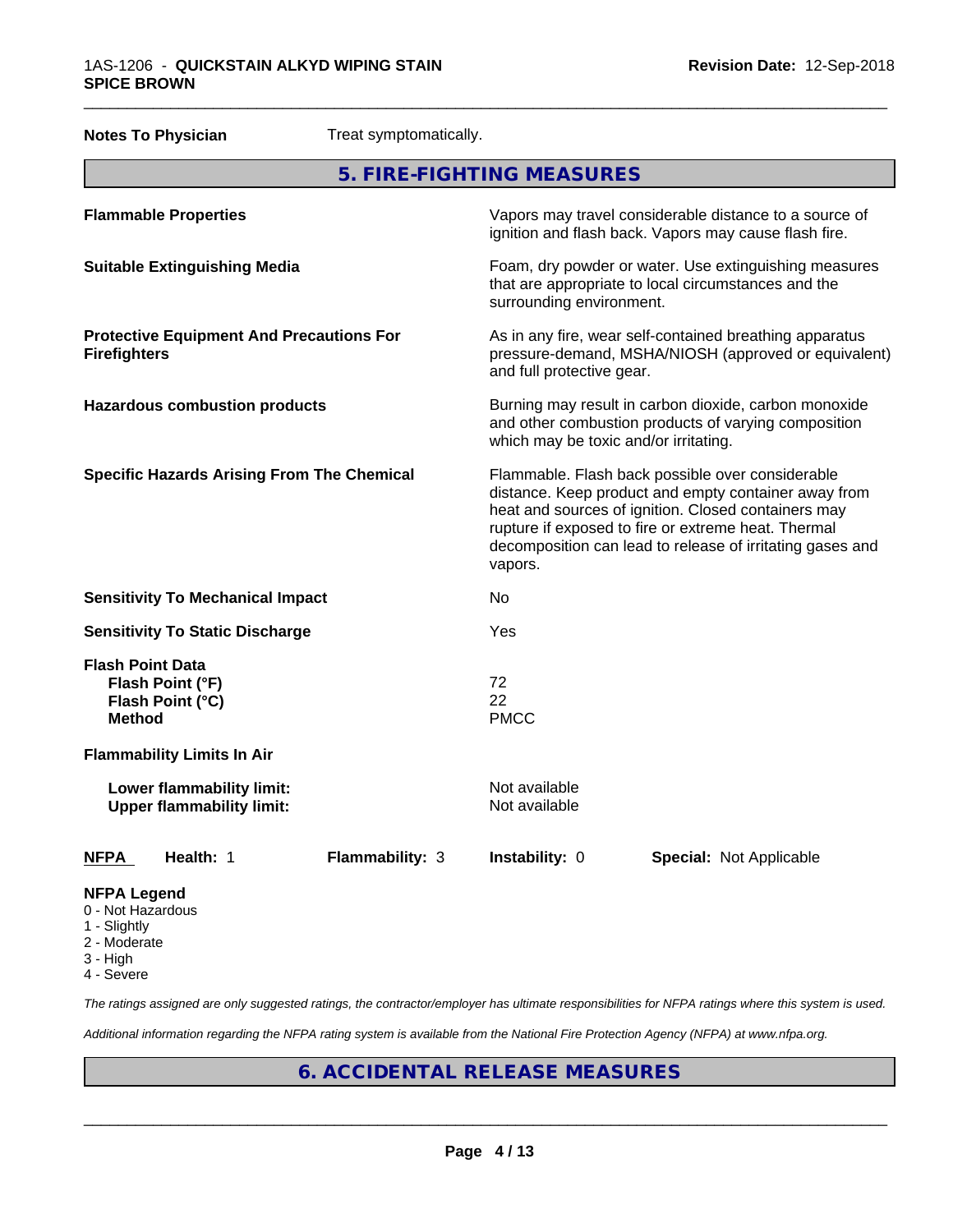| <b>Personal Precautions</b>      | Remove all sources of ignition. Take precautions to prevent flashback. Ground<br>and bond all containers and handling equipment. Take precautionary measures<br>against static discharges. Ensure adequate ventilation. Avoid contact with skin,<br>eyes and clothing. Use personal protective equipment.                                                                                                                                      |
|----------------------------------|------------------------------------------------------------------------------------------------------------------------------------------------------------------------------------------------------------------------------------------------------------------------------------------------------------------------------------------------------------------------------------------------------------------------------------------------|
| <b>Other Information</b>         | Prevent further leakage or spillage if safe to do so. Do not allow material to<br>contaminate ground water system. Prevent product from entering drains. Do not<br>flush into surface water or sanitary sewer system. Local authorities should be<br>advised if significant spillages cannot be contained.                                                                                                                                     |
| <b>Environmental precautions</b> | See Section 12 for additional Ecological Information.                                                                                                                                                                                                                                                                                                                                                                                          |
| <b>Methods for Cleaning Up</b>   | Dam up. Soak up with inert absorbent material. Use a non-sparking or explosion<br>proof means to transfer material to a sealed, appropriate container for disposal.<br>Clean contaminated surface thoroughly.                                                                                                                                                                                                                                  |
|                                  | 7. HANDLING AND STORAGE                                                                                                                                                                                                                                                                                                                                                                                                                        |
| <b>Handling</b>                  | Avoid contact with skin, eyes and clothing. Wear personal protective equipment.<br>Do not breathe vapors or spray mist. Use only in ventilated areas. Prevent vapor<br>build-up by providing adequate ventilation during and after use.                                                                                                                                                                                                        |
|                                  | Take precautionary measures against static discharges. To avoid ignition of<br>vapors by static electricity discharge, all metal parts of the equipment must be<br>grounded. Keep away from heat, sparks and flame. Do not smoke. Extinguish all<br>flames and pilot lights, and turn off stoves, heaters, electric motors and other<br>sources of ignition during use and until all vapors are gone. Ignition and/or flash<br>back may occur. |
| <b>Storage</b>                   | Keep containers tightly closed in a dry, cool and well-ventilated place. Keep away<br>from heat. Keep away from open flames, hot surfaces and sources of ignition.<br>Keep in properly labeled containers. Keep out of the reach of children.                                                                                                                                                                                                  |
|                                  | <b>DANGER</b> - Rags, steel wool or waste soaked with this product may<br>spontaneously catch fire if improperly discarded. Immediately after use, place<br>rags, steel wool or waste in a sealed water-filled metal container.                                                                                                                                                                                                                |
| <b>Incompatible Materials</b>    | Incompatible with strong acids and bases and strong oxidizing agents.                                                                                                                                                                                                                                                                                                                                                                          |
|                                  | Technical measures/Precautions Ensure adequate ventilation. Use only where airflow will keep vapors from building<br>up in or near the work area in adjoining rooms. Comply with all national, state, and<br>local codes pertaining to the storage, handling, dispensing and disposal of<br>flammable liquids.                                                                                                                                 |
|                                  | Dissipate static electricity during transfer by grounding and bonding containers<br>and equipment before transferring material. All equipment should be non-sparking<br>and explosion proof. Use explosion proof electrical equipment for ventilation,<br>lighting and material handling.                                                                                                                                                      |
|                                  |                                                                                                                                                                                                                                                                                                                                                                                                                                                |

## **8. EXPOSURE CONTROLS/PERSONAL PROTECTION**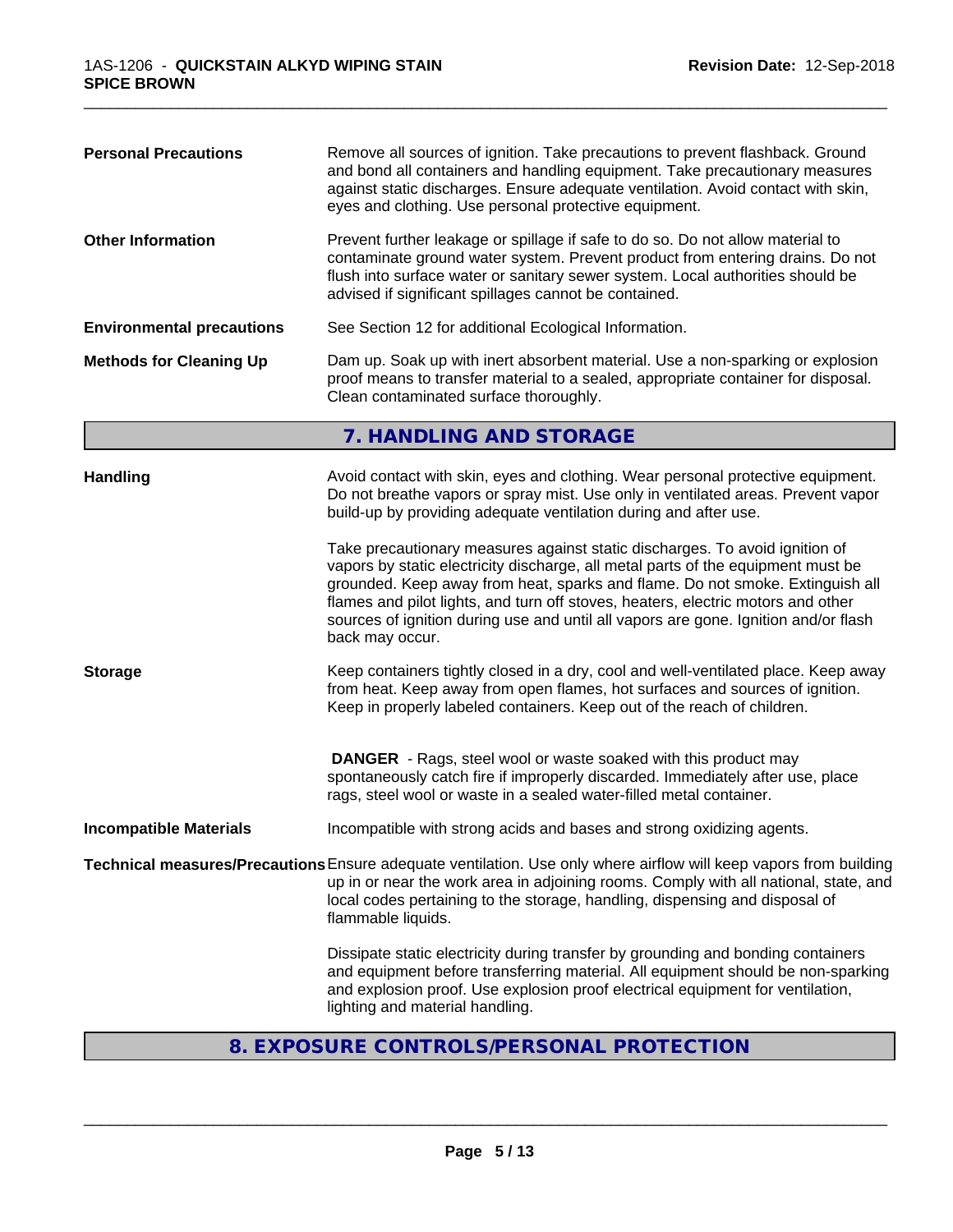#### **Exposure Limits**

| <b>Chemical name</b> | <b>ACGIH TLV</b>            | <b>OSHA PEL</b>                   |
|----------------------|-----------------------------|-----------------------------------|
| n-Butyl acetate      | 150 ppm - TWA               | 150 ppm - TWA                     |
|                      | 200 ppm - STEL              | 710 mg/m $3$ - TWA                |
| 2-Butoxyethanol      | 20 ppm - TWA                | 50 ppm - TWA                      |
|                      |                             | $240$ mg/m <sup>3</sup> - TWA     |
|                      |                             | prevent or reduce skin absorption |
| Stoddard solvent     | 100 ppm - TWA               | 500 ppm - TWA                     |
|                      |                             | 2900 mg/m <sup>3</sup> - TWA      |
| Xylene               | 100 ppm - TWA               | 100 ppm - TWA                     |
|                      | 150 ppm - STEL              | 435 mg/m <sup>3</sup> - TWA       |
| Naphthalene          | 10 ppm - TWA                | 10 ppm - TWA                      |
|                      | <b>Skin</b>                 | 50 mg/m $3$ - TWA                 |
| Ethyl benzene        | 20 ppm - TWA                | $100$ ppm $-$ TWA                 |
|                      |                             | 435 mg/m <sup>3</sup> - TWA       |
| Carbon black         | $3$ mg/m <sup>3</sup> - TWA | 3.5 mg/m <sup>3</sup> - TWA       |
| Octane               | 300 ppm - TWA               | 500 ppm - TWA                     |
|                      |                             | 2350 mg/m <sup>3</sup> - TWA      |
| Heptane              | 400 ppm - TWA               | 500 ppm - TWA                     |
|                      | 500 ppm - STEL              | 2000 mg/m <sup>3</sup> - TWA      |
| Cumene               | 50 ppm - TWA                | 50 ppm - TWA                      |
|                      |                             | 245 mg/m <sup>3</sup> - TWA       |
|                      |                             | prevent or reduce skin absorption |

\_\_\_\_\_\_\_\_\_\_\_\_\_\_\_\_\_\_\_\_\_\_\_\_\_\_\_\_\_\_\_\_\_\_\_\_\_\_\_\_\_\_\_\_\_\_\_\_\_\_\_\_\_\_\_\_\_\_\_\_\_\_\_\_\_\_\_\_\_\_\_\_\_\_\_\_\_\_\_\_\_\_\_\_\_\_\_\_\_\_\_\_\_

**Legend**

| <b>Appropriate engineering</b><br>controls |                                                                                                                                                                                                                                                                                                                                                                     |
|--------------------------------------------|---------------------------------------------------------------------------------------------------------------------------------------------------------------------------------------------------------------------------------------------------------------------------------------------------------------------------------------------------------------------|
| <b>Engineering Measures</b>                | Ensure adequate ventilation, especially in confined areas.                                                                                                                                                                                                                                                                                                          |
| <b>Personal Protective Equipment</b>       |                                                                                                                                                                                                                                                                                                                                                                     |
| <b>Eye/Face Protection</b>                 | Safety glasses with side-shields.                                                                                                                                                                                                                                                                                                                                   |
| <b>Skin Protection</b>                     | Long sleeved clothing. Protective gloves.                                                                                                                                                                                                                                                                                                                           |
| <b>Respiratory Protection</b>              | Use only with adequate ventilation. In operations where exposure limits are<br>exceeded, use a NIOSH approved respirator that has been selected by a<br>technically qualified person for the specific work conditions. When spraying the<br>product or applying in confined areas, wear a NIOSH approved respirator<br>specified for paint spray or organic vapors. |
| <b>Hygiene Measures</b>                    | Avoid contact with skin, eyes and clothing. Remove and wash contaminated<br>clothing before re-use. Wash thoroughly after handling.                                                                                                                                                                                                                                 |

## **9. PHYSICAL AND CHEMICAL PROPERTIES**

**Appearance** liquid<br> **Odor** little c **Density (Ibs/gal)** 7.3 - 7.7<br> **Specific Gravity** 0.88 - 0.92 **Specific Gravity** 

little or no odor **Odor Threshold**<br> **Density (Ibs/aal)**<br> **Density (Ibs/aal)**<br> **No information available**<br> **No information available**<br> **No information available pH**<br>
Viscosity (cps)<br>
Solubility(ies)<br>
Solubility(ies)<br>
No information available<br>
No information available<br>
No information available **Viscosity (cps)** No information available **No information available**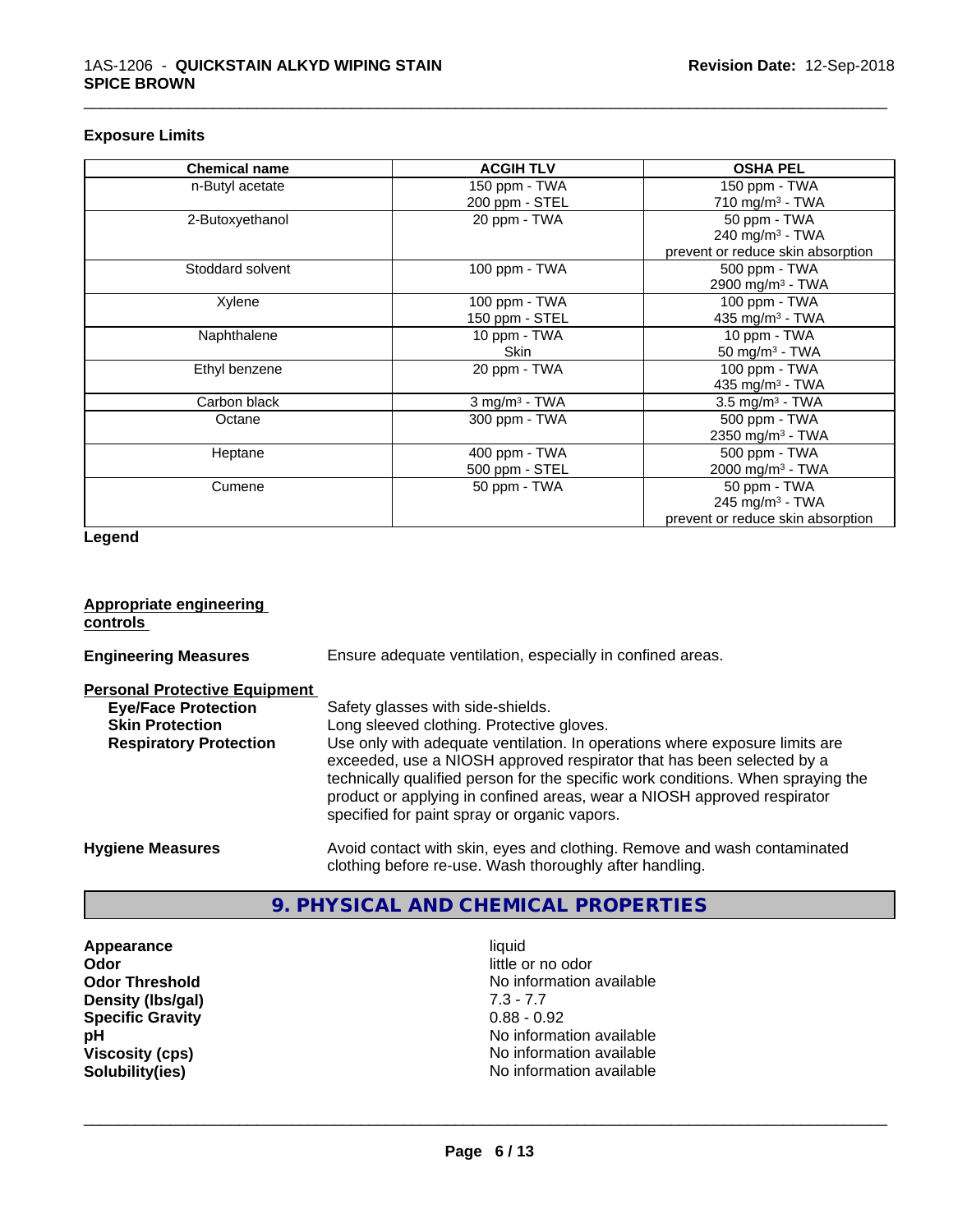#### 1AS-1206 - **QUICKSTAIN ALKYD WIPING STAIN SPICE BROWN**

**Water solubility Mater Solubility**<br> **Evaporation Rate** Mate No information available **Vapor** pressure @20 °C (kPa) **Vapor density**<br> **We Solids**<br>
We Solids
25 - 45 **Wt. % Solids** 35 - 45<br> **Vol. % Solids** 35 - 45 **Vol. % Solids Wt. % Volatiles** 55 - 65 **Vol. % Volatiles** 55 - 65 **VOC Regulatory Limit (g/L)** <550 **Boiling Point (°F)** 252 **Boiling Point (°C)** 122 **Freezing Point (°F)** No information available **Freezing Point (°C)**<br> **Flash Point (°F)**<br> **Flash Point (°F)**<br> **Flash Point (°F)**<br> **Point (°F) Flash Point (°F)** 72 **Flash Point (°C)** 22 **Method** PMCC **Flammability (solid, gas)** Not applicable **Upper flammability limit:** No information available **Lower flammability limit:**<br> **Autoignition Temperature (°F)** No information available<br>
No information available **Autoignition Temperature (°F) Autoignition Temperature (°C)** No information available **Decomposition Temperature (°F)** No information available **Decomposition Temperature (°C)** No information available **Partition coefficient** No information available

No information available<br>No information available

\_\_\_\_\_\_\_\_\_\_\_\_\_\_\_\_\_\_\_\_\_\_\_\_\_\_\_\_\_\_\_\_\_\_\_\_\_\_\_\_\_\_\_\_\_\_\_\_\_\_\_\_\_\_\_\_\_\_\_\_\_\_\_\_\_\_\_\_\_\_\_\_\_\_\_\_\_\_\_\_\_\_\_\_\_\_\_\_\_\_\_\_\_

# **10. STABILITY AND REACTIVITY**

| <b>Reactivity</b>                       | No data available                                                                                                         |
|-----------------------------------------|---------------------------------------------------------------------------------------------------------------------------|
| <b>Chemical Stability</b>               | Stable under normal conditions. Hazardous polymerisation<br>does not occur.                                               |
| <b>Conditions to avoid</b>              | Keep away from open flames, hot surfaces, static<br>electricity and sources of ignition. Sparks. Elevated<br>temperature. |
| <b>Incompatible Materials</b>           | Incompatible with strong acids and bases and strong<br>oxidizing agents.                                                  |
| <b>Hazardous Decomposition Products</b> | Thermal decomposition can lead to release of irritating<br>gases and vapors.                                              |
| Possibility of hazardous reactions      | None under normal conditions of use.                                                                                      |

**11. TOXICOLOGICAL INFORMATION**

## **Product Information**

## **Information on likely routes of exposure**

**Principal Routes of Exposure** Eye contact, skin contact and inhalation.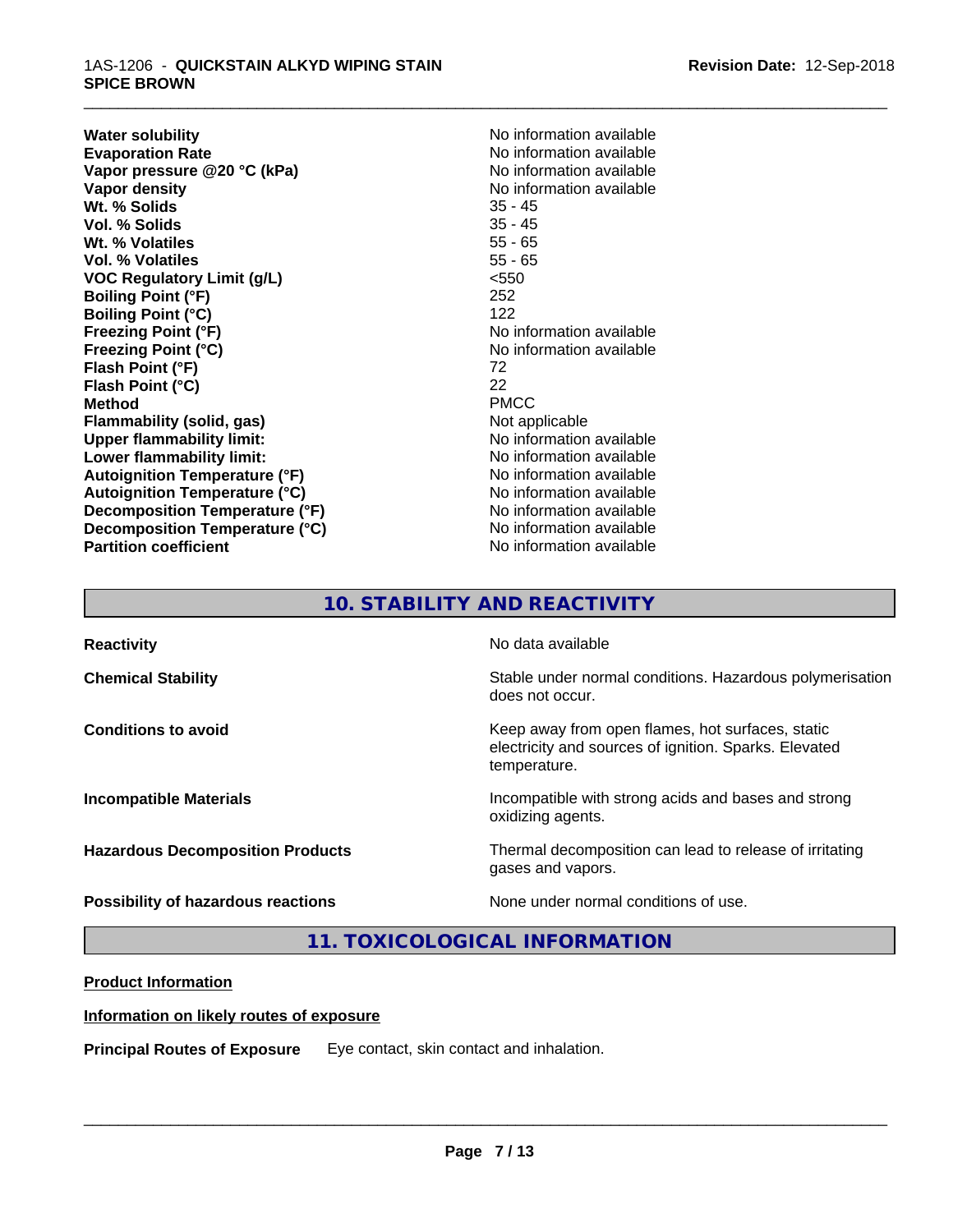| <b>Acute Toxicity</b>                                                                                                      |                                                                                                                                                                                                                                                               |
|----------------------------------------------------------------------------------------------------------------------------|---------------------------------------------------------------------------------------------------------------------------------------------------------------------------------------------------------------------------------------------------------------|
| <b>Product Information</b>                                                                                                 | Repeated or prolonged exposure to organic solvents may lead to permanent brain<br>and nervous system damage. Intentional misuse by deliberately concentrating and<br>inhaling vapors may be harmful or fatal.                                                 |
|                                                                                                                            | Symptoms related to the physical, chemical and toxicological characteristics                                                                                                                                                                                  |
| <b>Symptoms</b>                                                                                                            | No information available                                                                                                                                                                                                                                      |
|                                                                                                                            | Delayed and immediate effects as well as chronic effects from short and long-term exposure                                                                                                                                                                    |
| Eye contact<br><b>Skin contact</b>                                                                                         | Contact with eyes may cause irritation.<br>May cause skin irritation and/or dermatitis. Prolonged skin contact may defat the<br>skin and produce dermatitis.                                                                                                  |
| Ingestion                                                                                                                  | Harmful if swallowed. Ingestion may cause irritation to mucous membranes. Small<br>amounts of this product aspirated into the respiratory system during ingestion or<br>vomiting may cause mild to severe pulmonary injury, possibly progressing to<br>death. |
| <b>Inhalation</b>                                                                                                          | Harmful by inhalation. High vapor / aerosol concentrations are irritating to the<br>eyes, nose, throat and lungs and may cause headaches, dizziness, drowsiness,<br>unconsciousness, and other central nervous system effects.                                |
| <b>Sensitization</b>                                                                                                       | No information available                                                                                                                                                                                                                                      |
| <b>Neurological Effects</b>                                                                                                | No information available.                                                                                                                                                                                                                                     |
| <b>Mutagenic Effects</b>                                                                                                   | No information available.                                                                                                                                                                                                                                     |
| <b>Reproductive Effects</b><br><b>Developmental Effects</b>                                                                | Possible risk of impaired fertility. Possible risk of harm to the unborn child.<br>No information available.                                                                                                                                                  |
| <b>Target organ effects</b>                                                                                                | No information available.                                                                                                                                                                                                                                     |
| <b>STOT - repeated exposure</b>                                                                                            | Causes damage to organs through prolonged or repeated exposure if inhaled.<br>May cause disorder and damage to the. Central nervous system. Causes damage<br>to organs through prolonged or repeated exposure.                                                |
| <b>STOT - single exposure</b>                                                                                              | May cause disorder and damage to the. Respiratory system. Central nervous<br>system.                                                                                                                                                                          |
| Other adverse effects                                                                                                      | No information available.                                                                                                                                                                                                                                     |
| <b>Aspiration Hazard</b>                                                                                                   | May be harmful if swallowed and enters airways. Small amounts of this product<br>aspirated into the respiratory system during ingestion or vomiting may cause mild<br>to severe pulmonary injury, possibly progressing to death.                              |
| <b>Numerical measures of toxicity</b>                                                                                      |                                                                                                                                                                                                                                                               |
| <b>Unknown acute toxicity</b>                                                                                              | 2.1 % of the mixture consists of ingredient(s) of unknown toxicity                                                                                                                                                                                            |
|                                                                                                                            | The following values are calculated based on chapter 3.1 of the GHS document                                                                                                                                                                                  |
| <b>ATEmix (oral)</b><br><b>ATEmix (dermal)</b><br><b>ATEmix (inhalation-dust/mist)</b><br><b>ATEmix (inhalation-vapor)</b> | 6271 mg/kg<br>4606 mg/kg<br>31.7 mg/L<br>65 mg/L                                                                                                                                                                                                              |
| <b>Acute Toxicity</b><br><b>Component Information</b>                                                                      |                                                                                                                                                                                                                                                               |
| Solvent naphtha (petroleum), heavy aromatic<br>LD50 Dermal: > 2 mL/kg (Rabbit)                                             |                                                                                                                                                                                                                                                               |
|                                                                                                                            |                                                                                                                                                                                                                                                               |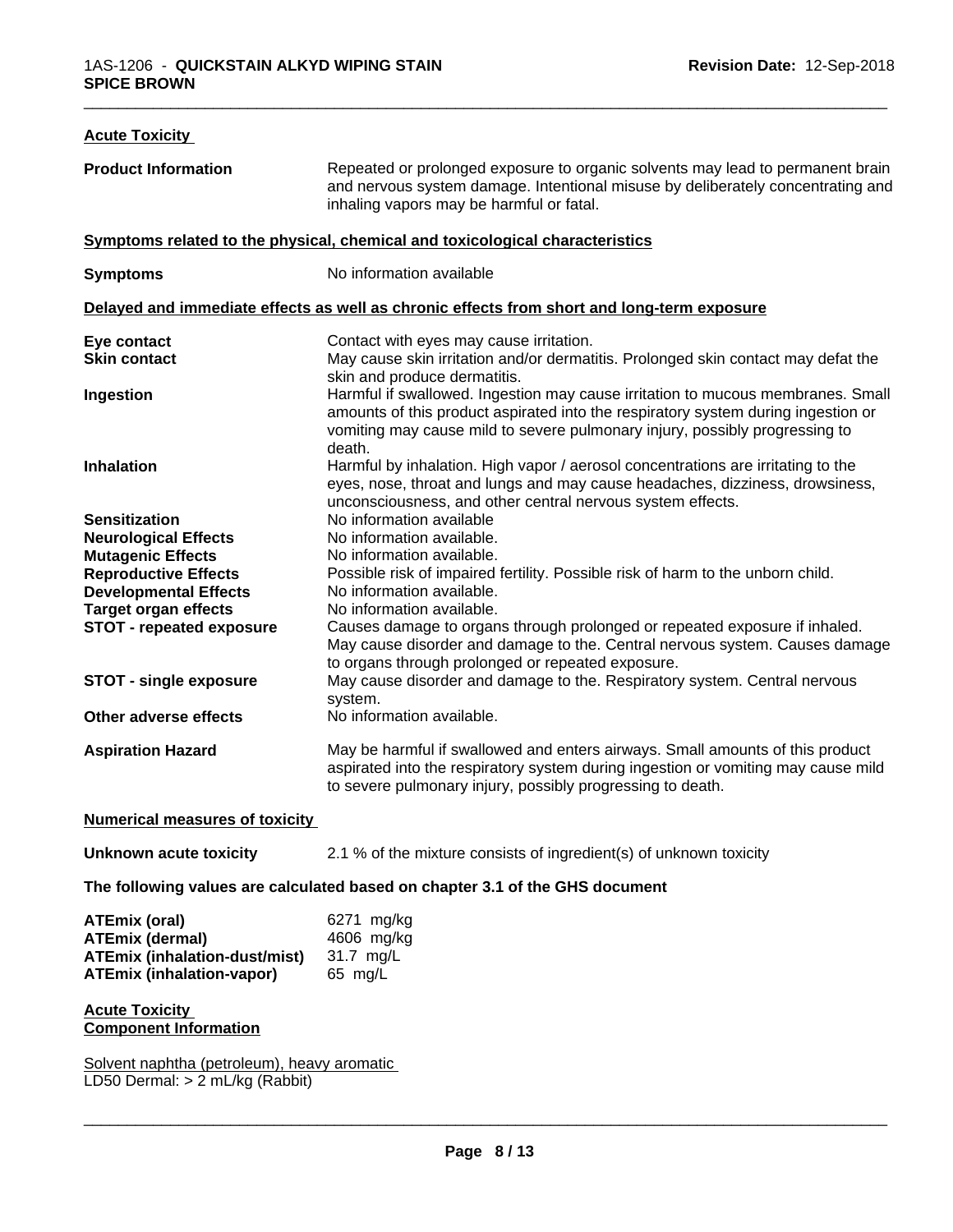LC50 Inhalation (Vapor): > 590 mg/m<sup>3</sup> (Rat, 4 hr.) Distillates, petroleum, hydrotreated light LD50 Oral: > 5,000 mg/kg (Rat) LD50 Dermal: > 3,000 mg/kg (Rabbit) Solvent naphtha, petroleum, light aromatic LD50 Oral: 8400 mg/kg (Rat) n-Butyl acetate LD50 Oral: 10768 mg/kg (Rat) LD50 Dermal: > 17600 mg/kg (Rabbit) LC50 Inhalation (Vapor): ppm (Rat, 4 hr.) Sensitization non-sensitizing (guinea pig) 2-Butoxyethanol LD50 Oral: 470 mg/kg (Rat) LD50 Dermal: 220 mg/kg (Rabbit) LC50 Inhalation (Vapor): 450 ppm (Rat, 4 hr.) 1,2,4-Trimethylbenzene LD50 Oral: 5000 mg/kg (Rat) LC50 Inhalation (Vapor): 18000 mg/m<sup>3</sup> (Rat, 4 hr.) Stoddard solvent LD50 Oral: > 5,000 mg/kg (Rat) LD50 Dermal: > 3160 mg/kg (Rabbit) LC50 Inhalation (Vapor): > 6.1 mg/L (Rat) Xylene LD50 Oral: 4300 mg/kg (Rat) LD50 Dermal: > 1700 mg/kg (Rabbit) LC50 Inhalation (Vapor): 5000 ppm (Rat, 4 hr.) Naphthalene LD50 Oral: 969 mg/kg (Rat) LD50 Dermal: > 20,000 mg/kg (Rabbit) LC50 Inhalation (Vapor): > 340 mg/m<sup>3</sup> (Rat, 1 hr.) Ethyl benzene LD50 Oral: mg/kg (Rat) LD50 Dermal: > mg/kg (Rabbit) LC50 Inhalation (Vapor): mg/m<sup>3</sup> (Rat, 2 hr.) Carbon black LD50 Oral: > 15400 mg/kg (Rat) LD50 Dermal: > 3000 mg/kg (Rabbit) Heptane LC50 Inhalation (Vapor): 103000 mg/m<sup>3</sup> (Rat, 4 hr.) Cumene LD50 Oral: > 1400 mg/kg (Rat) LD50 Dermal: 12300 µL/kg (Rabbit) LC50 Inhalation (Vapor): 39000 mg/kg (Rat, 4 hr.)

## **Carcinogenicity**

*The information below indicateswhether each agency has listed any ingredient as a carcinogen:.*

| <b>Chemical name</b> | <b>IARC</b>                       | <b>NTP</b>                                    | <b>OSHA</b> |
|----------------------|-----------------------------------|-----------------------------------------------|-------------|
| Naphthalene          | 2B - Possible Human<br>Carcinogen | Reasonably<br>Anticipated Human<br>Carcinogen | Listed      |
| <b>Ethyl benzene</b> | 2B - Possible Human<br>Carcinogen |                                               | Listed      |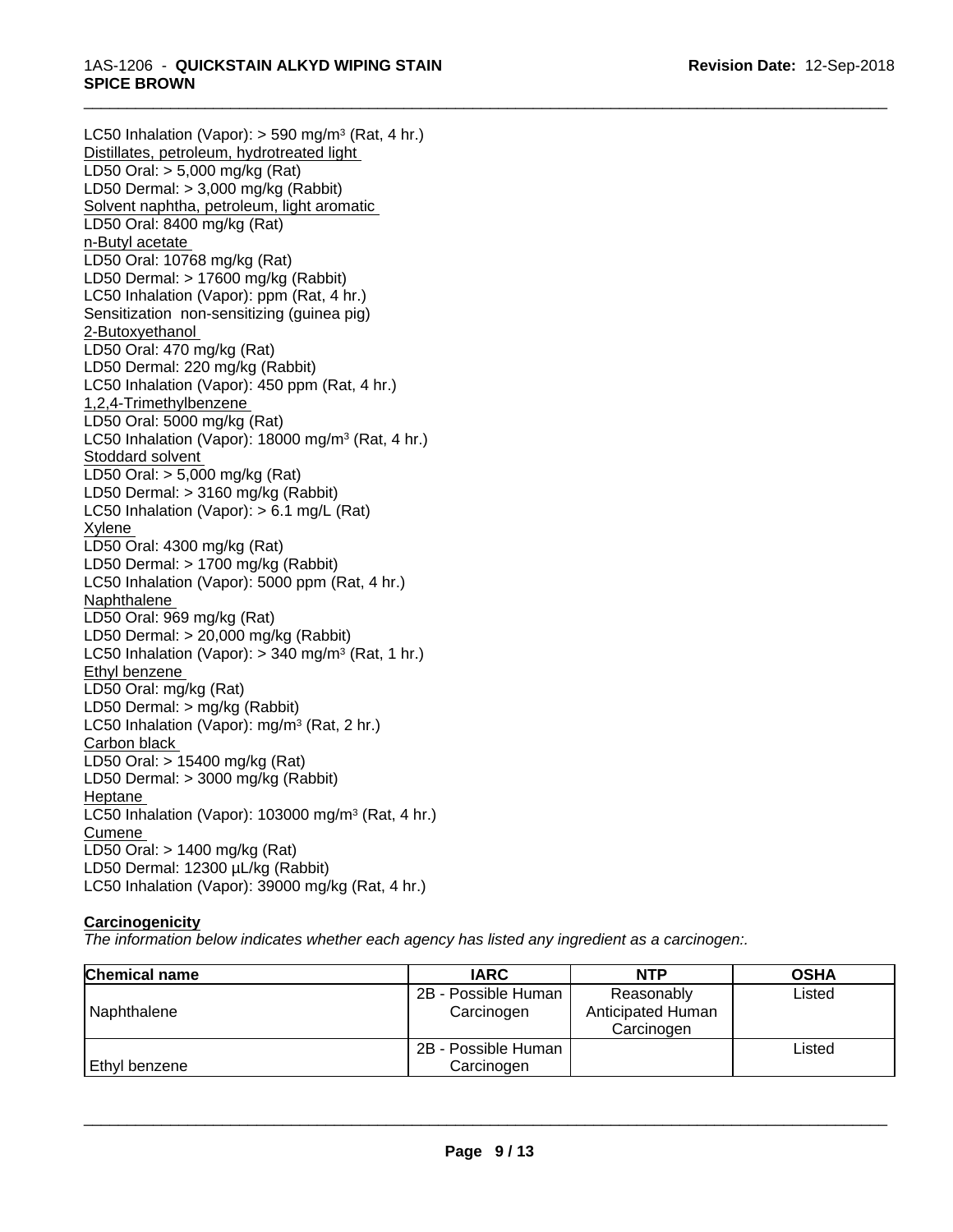| l Carbon black | 2B - Possible Human<br>Carcinogen |                                               | ∟isted |
|----------------|-----------------------------------|-----------------------------------------------|--------|
| Cumene         | 2B - Possible Human<br>Carcinogen | Reasonably<br>Anticipated Human<br>Carcinogen | ∟isted |

#### **Legend**

IARC - International Agency for Research on Cancer NTP - National Toxicity Program OSHA - Occupational Safety & Health Administration

**12. ECOLOGICAL INFORMATION**

## **Ecotoxicity Effects**

The environmental impact of this product has not been fully investigated.

## **Product Information**

#### **Acute Toxicity to Fish**

No information available

#### **Acute Toxicity to Aquatic Invertebrates**

No information available

#### **Acute Toxicity to Aquatic Plants**

No information available

#### **Persistence / Degradability**

No information available.

#### **Bioaccumulation**

There is no data for this product.

## **Mobility in Environmental Media**

No information available.

#### **Ozone**

Not applicable

#### **Component Information**

#### **Acute Toxicity to Fish**

No information available n-Butyl acetate LC50: 18 mg/L (Fathead Minnow - 96 hr.) 2-Butoxyethanol LC50: 1490 mg/L (Bluegill sunfish - 96 hr.) Xylene LC50: 13.5 mg/L (Rainbow Trout - 96 hr.) Ethyl benzene LC50: 12.1 mg/L (Fathead Minnow - 96 hr.)

#### **Acute Toxicity to Aquatic Invertebrates**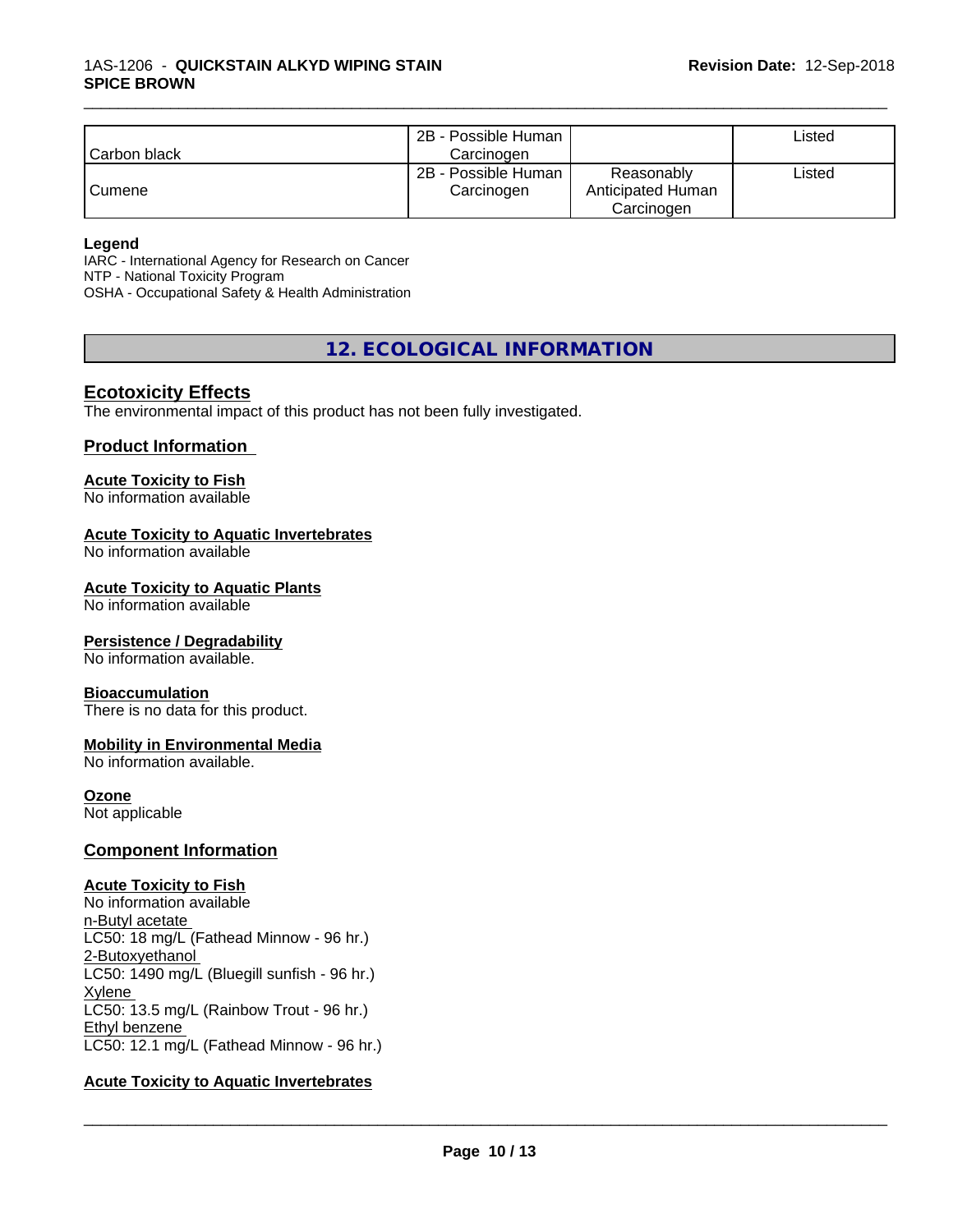No information available n-Butyl acetate EC50: 72.8 mg/L (Daphnia magna - 48 hr.) Ethyl benzene EC50: 1.8 mg/L (Daphnia magna - 48 hr.)

#### **Acute Toxicity to Aquatic Plants** No information available n-Butyl acetate EC50: 674.7 mg/L (Green algae (Scenedesmus subspicatus), 72 hrs.) Ethyl benzene EC50: 4.6 mg/L (Green algae (Scenedesmus subspicatus), 72 hrs.)

## **13. DISPOSAL CONSIDERATIONS**

\_\_\_\_\_\_\_\_\_\_\_\_\_\_\_\_\_\_\_\_\_\_\_\_\_\_\_\_\_\_\_\_\_\_\_\_\_\_\_\_\_\_\_\_\_\_\_\_\_\_\_\_\_\_\_\_\_\_\_\_\_\_\_\_\_\_\_\_\_\_\_\_\_\_\_\_\_\_\_\_\_\_\_\_\_\_\_\_\_\_\_\_\_

| <b>Waste Disposal Method</b>   | Dispose of in accordance with federal, state, and local regulations. Local<br>requirements may vary, consult your sanitation department or state-designated<br>environmental protection agency for more disposal options. |
|--------------------------------|---------------------------------------------------------------------------------------------------------------------------------------------------------------------------------------------------------------------------|
| <b>Empty Container Warning</b> | Emptied containers may retain product residue. Follow label warnings even after<br>container is emptied. Residual vapors may explode on ignition.                                                                         |

## **14. TRANSPORT INFORMATION**

| DOT<br><b>Proper Shipping Name</b><br><b>Hazard class</b><br>UN-No.<br><b>Packing Group</b><br><b>Description</b> | <b>PAINT</b><br>3<br>UN1263<br>Ш<br>UN1263, PAINT, 3, II |
|-------------------------------------------------------------------------------------------------------------------|----------------------------------------------------------|
| ICAO / IATA                                                                                                       | Contact the preparer for further information.            |
| IMDG / IMO                                                                                                        | Contact the preparer for further information.            |

**15. REGULATORY INFORMATION**

## **International Inventories**

| <b>TSCA: United States</b> | Yes - All components are listed or exempt. |
|----------------------------|--------------------------------------------|
| <b>DSL: Canada</b>         | Yes - All components are listed or exempt. |

## **Federal Regulations**

#### **SARA 311/312 hazardous categorization**

| Acute health hazard               | Yes |
|-----------------------------------|-----|
| Chronic Health Hazard             | Yes |
| Fire hazard                       | Yes |
| Sudden release of pressure hazard | Nο  |
| <b>Reactive Hazard</b>            | N٥  |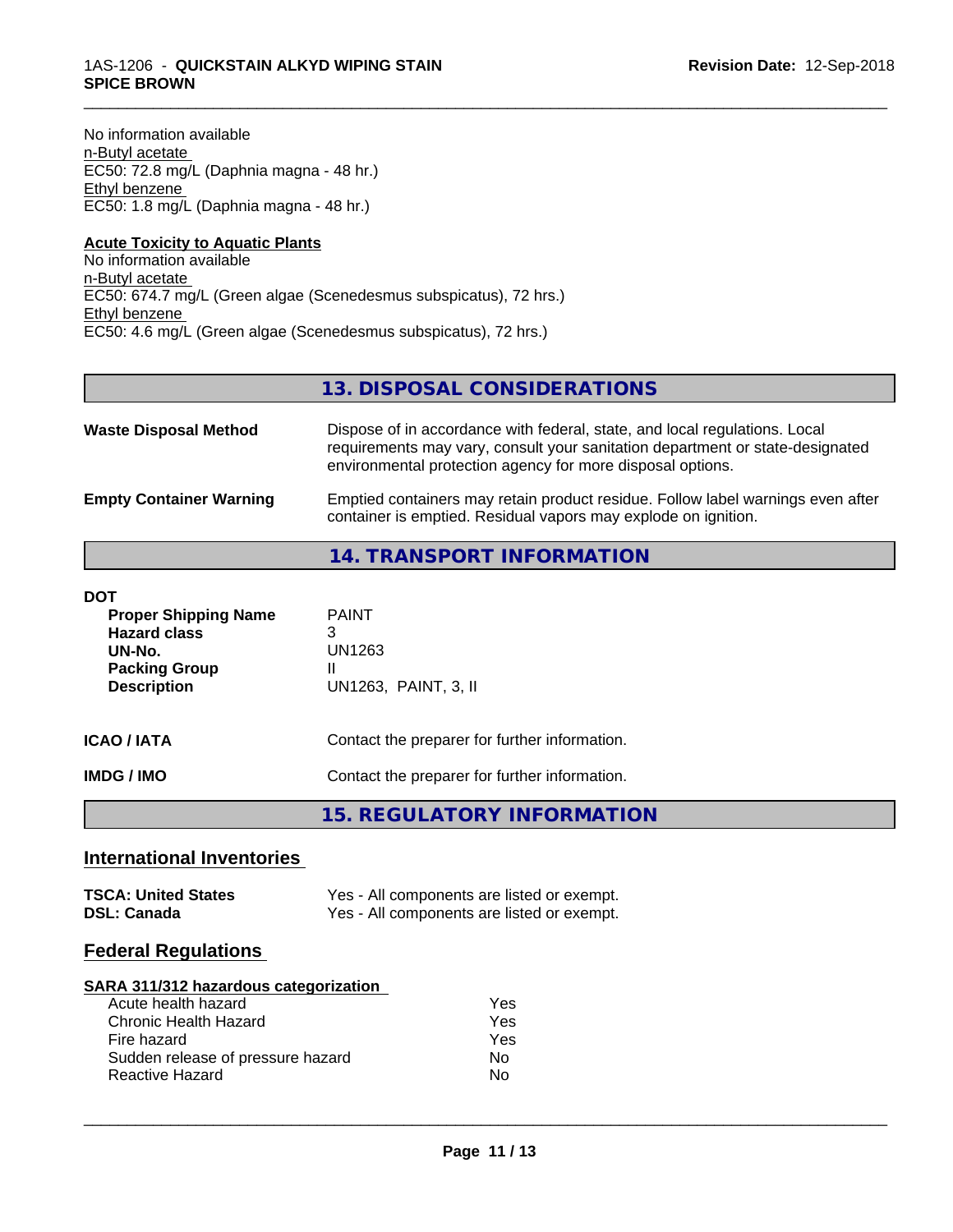#### **SARA 313**

Section 313 of Title III of the Superfund Amendments and Reauthorization Act of 1986 (SARA). This product contains a chemical or chemicals which are subject to the reporting requirements of the Act and Title 40 of the Code of Federal Regulations, Part 372:

\_\_\_\_\_\_\_\_\_\_\_\_\_\_\_\_\_\_\_\_\_\_\_\_\_\_\_\_\_\_\_\_\_\_\_\_\_\_\_\_\_\_\_\_\_\_\_\_\_\_\_\_\_\_\_\_\_\_\_\_\_\_\_\_\_\_\_\_\_\_\_\_\_\_\_\_\_\_\_\_\_\_\_\_\_\_\_\_\_\_\_\_\_

| <b>Chemical name</b>   | CAS No.       | Weight-% | <b>CERCLA/SARA 313</b><br>(de minimis concentration) |
|------------------------|---------------|----------|------------------------------------------------------|
| 2-Butoxyethanol        | 111-76-2      | 5        | 1.0                                                  |
| 1,2,4-Trimethylbenzene | $95 - 63 - 6$ | 5        | 1.0                                                  |
| Xvlene                 | 1330-20-7     | G        | 1.0                                                  |
| Naphthalene            | $91 - 20 - 3$ |          | 0.1                                                  |
| Ethyl benzene          | 100-41-4      | 0.5      | 0.1                                                  |

#### **Clean Air Act,Section 112 Hazardous Air Pollutants (HAPs) (see 40 CFR 61)**

This product contains the following HAPs:

| <b>Chemical name</b> | <b>CAS No.</b> | Weight-% | <b>Hazardous Air Pollutant</b> |
|----------------------|----------------|----------|--------------------------------|
|                      |                |          | (HAP)                          |
| Xvlene               | 1330-20-7      | 5        | Listed                         |
| Naphthalene          | $91 - 20 - 3$  |          | Listed                         |
| Ethyl benzene        | $100 - 41 - 4$ | 0.5      | Listed                         |
| Cumene               | 98-82-8        | 0.5      | Listed                         |

## **US State Regulations**

#### **California Proposition 65**

**AVIMARNING:** Cancer and Reproductive Harm– www.P65warnings.ca.gov

#### **State Right-to-Know**

| <b>Chemical name</b>   | Massachusetts | <b>New Jersey</b> | Pennsylvania |
|------------------------|---------------|-------------------|--------------|
| Linseed oil            |               |                   |              |
| n-Butyl acetate        |               |                   |              |
| 2-Butoxvethanol        |               |                   |              |
| 1,2,4-Trimethylbenzene |               |                   |              |
| Stoddard solvent       |               |                   |              |
| Xvlene                 |               |                   |              |
| Carbon black           |               |                   |              |

#### **Legend**

X - Listed

## **16. OTHER INFORMATION**

**HMIS** - **Health:** 1\* **Flammability:** 3 **Reactivity:** 0 **PPE:** -

 $\overline{\phantom{a}}$  ,  $\overline{\phantom{a}}$  ,  $\overline{\phantom{a}}$  ,  $\overline{\phantom{a}}$  ,  $\overline{\phantom{a}}$  ,  $\overline{\phantom{a}}$  ,  $\overline{\phantom{a}}$  ,  $\overline{\phantom{a}}$  ,  $\overline{\phantom{a}}$  ,  $\overline{\phantom{a}}$  ,  $\overline{\phantom{a}}$  ,  $\overline{\phantom{a}}$  ,  $\overline{\phantom{a}}$  ,  $\overline{\phantom{a}}$  ,  $\overline{\phantom{a}}$  ,  $\overline{\phantom{a}}$ 

#### **HMIS Legend**

0 - Minimal Hazard